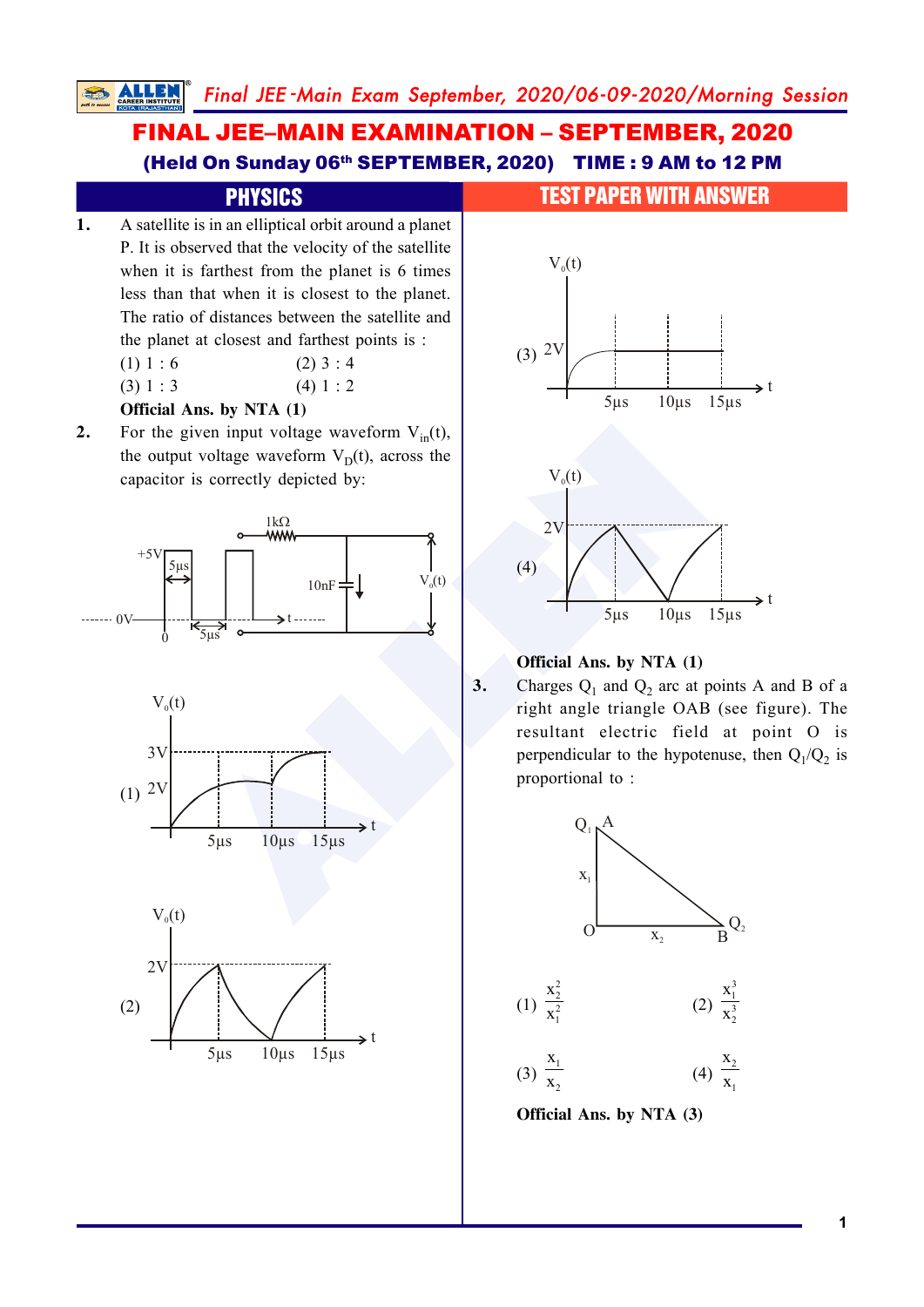- **4.** A screw gauge has 50 divisions on its circular scale. The circular scale is 4 units ahead of the pitch scale marking, prior to use. Upon one complete rotation of the circular scale, a displacement of 0.5 mm is noticed on the pitch scale. The nature of zero error involved, and the least count of the screw gauge, are respectively :
	- (1) Negative, 2 µm
	- (2) Positive, 10 µm
	- (3) Positive,  $0.1 \mu m$
	- (4) Positive, 0.1 mm

### **Official Ans. by NTA (2)**

**5.** An object of mass m is suspended at the end of a massless wire of length L and area of crosssection, A. Young modulus of the material of the wire is Y. If the mass is pulled down slightly its frequency of oscillation along the vertical direction is:

(1) 
$$
f = \frac{1}{2\pi} \sqrt{\frac{YA}{mL}}
$$
 (2)  $f = \frac{1}{2\pi} \sqrt{\frac{YL}{mA}}$ 

(3) 
$$
f = \frac{1}{2\pi} \sqrt{\frac{mA}{YL}}
$$
 (4)  $f = \frac{1}{2\pi} \sqrt{\frac{mL}{YA}}$ 

### **Official Ans. by NTA (1)**

**6.** A particle of charge q and mass m is moving with a velocity  $-vi(v \neq 0)$  towards a large screen placed in the Y-Z plane at a distance d. If there is a magnetic field  $\vec{B} = B_0 \hat{k}$ , the minimum value of  $\nu$  for which the particle will not hit the screen is:

$$
(1) \frac{\text{qdB}_0}{2m} \qquad (2) \frac{\text{qdB}_0}{m}
$$

$$
(3) \frac{2qdB_0}{m} \qquad (4) \frac{qdB_0}{3m}
$$

**Official Ans. by NTA (2)**

**7.** An insect is at the bottom of a hemispherical ditch of radius 1 m. It crawls up the ditch but starts slipping after it is at height h from the bottom. If the coefficient of friction between the ground and the insect is 0.75, then h is :  $(g = 10 \text{ms}^{-2})$ 

(1) 0.80 m (2) 0.60 m (3) 0.45 m (4) 0.20 m

**Official Ans. by NTA (4)**

**8.** A clock has a continuously moving second's hand of 0.1 m length. The average acceleration of the tip of the hand (in units of  $\text{ms}^{-2}$ ) is of the order of:

> $(1)$   $10^{-3}$   $(2)$   $10^{-2}$ (3)  $10^{-4}$  (4)  $10^{-1}$

### **Official Ans. by NTA (1)**

ve, 0.1 mm<br> **ALLENGE SERVITA (2)**<br>
Let of mass m is suspended at the end<br>
less wire of length L and area of cross-<br>
SERVITE (1) 10<sup>-3</sup> (2) 10<sup>-4</sup> (4) 10-<br>
CONTIGE ALLENGE SAME ALLENGE SAME ALLENGE SAME ALLENGE SAME ALLENG **9.** In the figure below, P and Q are two equally intense coherent sources emitting radiation of wavelength 20 m. The separation between P and Q is 5 m and the phase of P is ahead of that of Q by 90°. A, B and C are three distinct points of observation, each equidistant from the midpoint of PQ. The intensities of radiation at A, B, C will be in the ratio:



### **Official Ans. by NTA (4)**

**10.** An electron, a doubly ionized helium ion  $(He<sup>++</sup>)$  and a proton are having the same kinetic energy. The relation between their respective

de-Broglie wavelengths  $\lambda_e$ ,  $\lambda_{He^{++}}$  and  $\lambda_p$  is:

- (1)  $\lambda_e < \lambda_p < \lambda_{He^{++}}$  (2)  $\lambda_e < \lambda_{He^{++}} = \lambda_p$
- (3)  $\lambda_e > \lambda_{\mu_{e^{++}}} > \lambda_p$  (4)  $\lambda_e > \lambda_p > \lambda_{\mu_{e^{++}}}$

**Official Ans. by NTA (4)**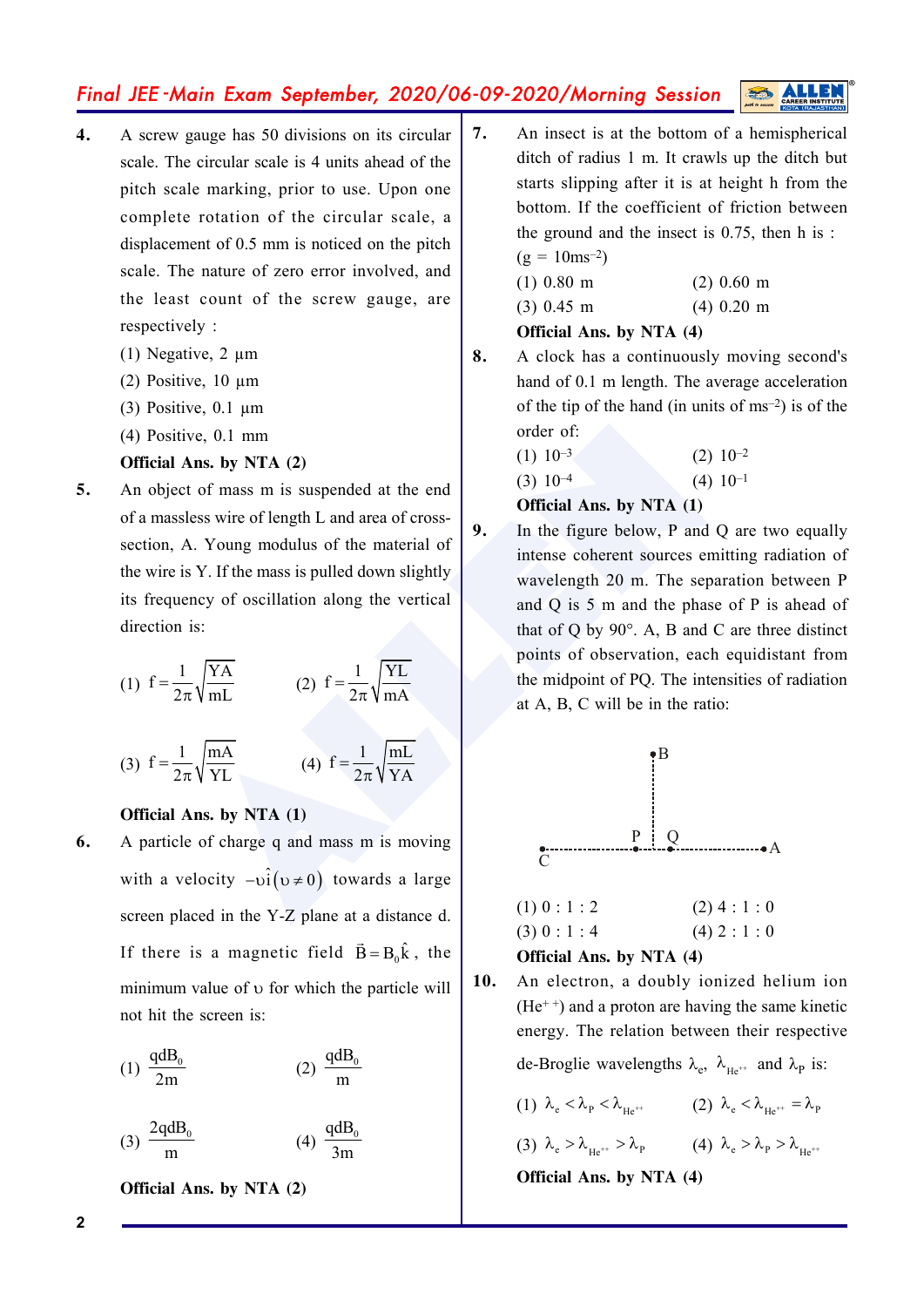- 11. An electron is moving along + x direction with a velocity of  $6 \times 10^6$  ms<sup>-1</sup>. It enters a region of uniform electric field of 300 V/cm pointing along + y direction. The magnitude and direction of the magnetic field set up in this region such that the electron keeps moving along the x direction will be:
	- (1)  $5 \times 10^{-3}$  T, along +z direction
	- (2)  $3 \times 10^{-4}$  T, along  $-z$  direction
	- (3)  $3 \times 10^{-4}$  T, along +z direction
	- (4)  $5 \times 10^{-3}$  T, along  $-z$  direction

### **Official Ans. by NTA (1)**

**12.** Shown in the figure is a hollow icecream cone (it is open at the top). If its mass is M, radius of its top, R and height, H, then its moment of inertia about its axis is:



### **Official Ans. by NTA (1)**

- **13.** An AC circuit has  $R = 100 \Omega$ ,  $C = 2 \mu F$  and  $L = 80$  mH, connected in series. The quality factor of the circuit is :
	- $(1)$  0.5 (2) 2

 $(3)$  20  $(4)$  400

**Official Ans. by NTA (2)**

**14.** If the potential energy between two molecules is given by  $U = \frac{A}{r^6} + \frac{B}{r^{12}}$  $\frac{r}{r^6} + \frac{r}{r^{12}}$ , then at equilibrium, separation between molecules, and the potential energy are :

(1) 
$$
\left(\frac{B}{A}\right)^{\frac{1}{6}}, 0
$$
  
\n(2)  $\left(\frac{B}{2A}\right)^{\frac{1}{6}}, -\frac{A^2}{2B}$   
\n(3)  $\left(\frac{2B}{A}\right)^{\frac{1}{6}}, -\frac{A^2}{4B}$   
\n(4)  $\left(\frac{2B}{A}\right)^{\frac{1}{6}}, -\frac{A^2}{2B}$ 

### **Official Ans. by NTA (3)**

**15.** Four point masses, each of mass m, are fixed at the corners of a square of side  $\ell$ . The square is rotating with angular frequency  $\omega$ , about an axis passing through oneof the corners of the square and parallel to its diagonal, as shown in the figure. The angular momentum of the square about this axis is:



| $(1) 2m\ell^2\omega$            | (2) $3m\ell^2\omega$ |
|---------------------------------|----------------------|
| $(3)$ m $\ell^2\omega$          | (4) $4m\ell^2\omega$ |
| <b>Official Ans. by NTA (2)</b> |                      |

**16.** You are given that Mass of  $\frac{7}{3}$ Li = 7.0160 u,

Mass of  $^{4}_{2}$ He = 4.0026 u

and Mass of  ${}_{1}^{1}H = 1.0079$  u.

When 20 g of  ${}_{3}^{7}$ Li is converted into  ${}_{2}^{4}$ He by proton capture, the energy liberated, (in kWh), is: [Mass of nudeon =  $1 \text{ GeV}/c^2$ ] (1)  $8 \times 10^6$ 6 (2)  $1.33 \times 10^6$ (3) 6.82  $\times$  10<sup>5</sup>  $(4)$  4.5  $\times$  10<sup>5</sup> **Official Ans. by NTA (2)**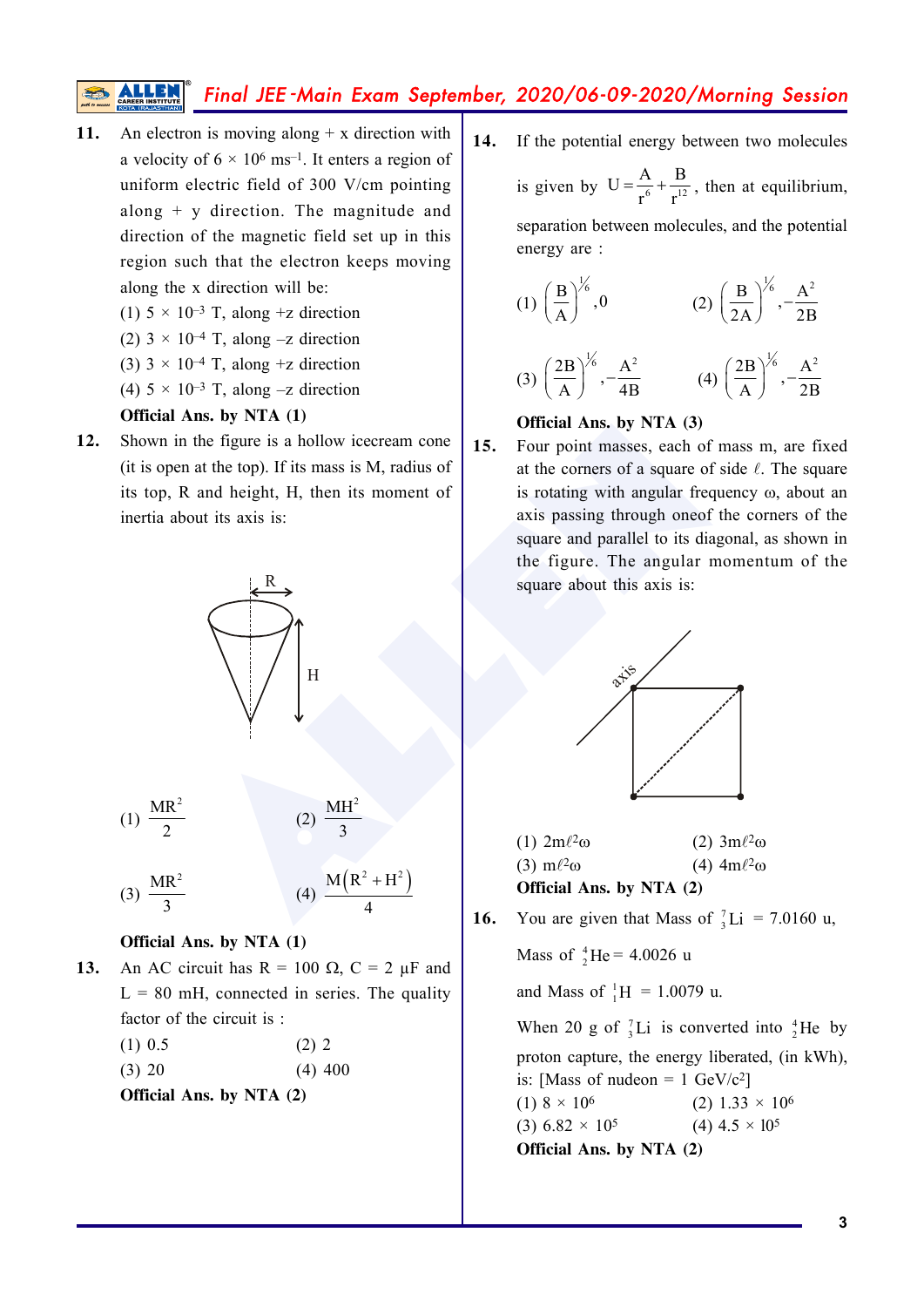**17.** Identify the correct output signal Y in the given combination of gates (as shown) for the given inputs A and B.



18. Molecules of an ideal gas are known to have three translational degrees of freedom and two rotational degrees of freedom. The gas is maintained at a temperature of T. The total internal energy, U of a mole of this gas, and

S

the value of 
$$
\gamma \left( = \frac{C_{P}}{C_{v}} \right)
$$
 given, respectively, by:

(1) 
$$
U = \frac{5}{2}RT
$$
 and  $\gamma = \frac{6}{5}$ 

(2) U = 5RT and 
$$
\gamma = \frac{7}{5}
$$

(3) U = 5RT and 
$$
\gamma = \frac{6}{5}
$$

(4) 
$$
U = \frac{5}{2}RT
$$
 and  $\gamma = \frac{7}{5}$ 

### **Official Ans. by NTA (4)**

- **19.** A point like object is placed at a distance of 1m in front of a convex lens of focal length 0.5 m. A plane mirror is placed at a distance of 2 m behind the lens. The position and nature of the final image formed by the system is :
	- (1) 1 m from the mirror, virtual
	- (2) 1 m from the mirror, real
	- (3) 2.6 m from the mirror, real
	- (4) 2.6 m from the mirror, virtual

**Official Ans. by NTA (1, 4)**

**Official Ans. by ALLEN (3)**